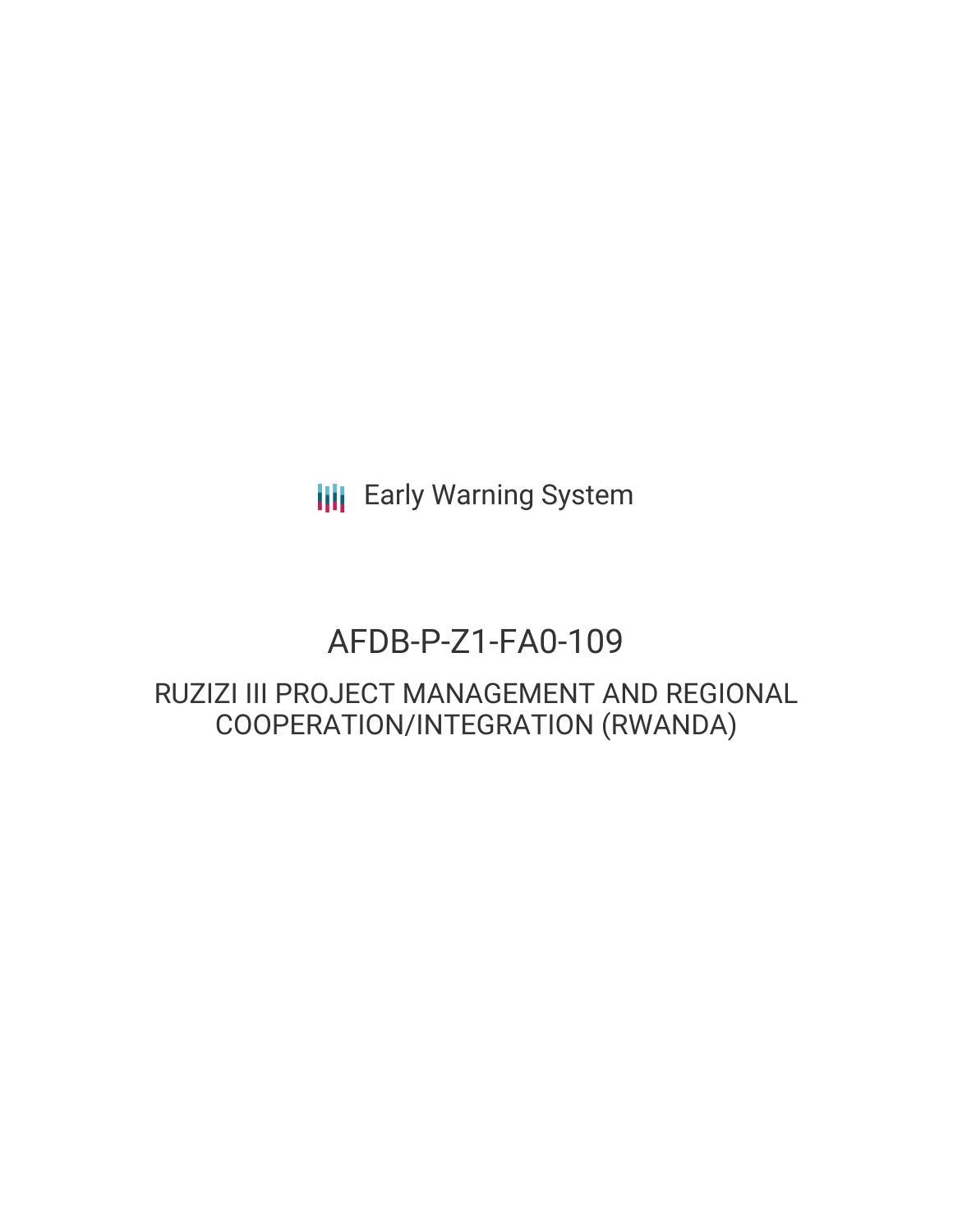

#### Early Warning System RUZIZI III PROJECT MANAGEMENT AND REGIONAL COOPERATION/INTEGRATION (RWANDA) AFDB-P-Z1-FA0-109

### **Quick Facts**

| <b>Countries</b>              | Rwanda                                            |
|-------------------------------|---------------------------------------------------|
| <b>Financial Institutions</b> | African Development Bank (AFDB)                   |
| <b>Status</b>                 | Approved                                          |
| <b>Bank Risk Rating</b>       |                                                   |
| <b>Voting Date</b>            | 2015-12-16                                        |
| <b>Borrower</b>               | MINISTERE DES FINANCES ET DE L'ECONOMIE-MINECOFIN |
| <b>Sectors</b>                | Energy                                            |
| <b>Project Cost (USD)</b>     | \$319.97 million                                  |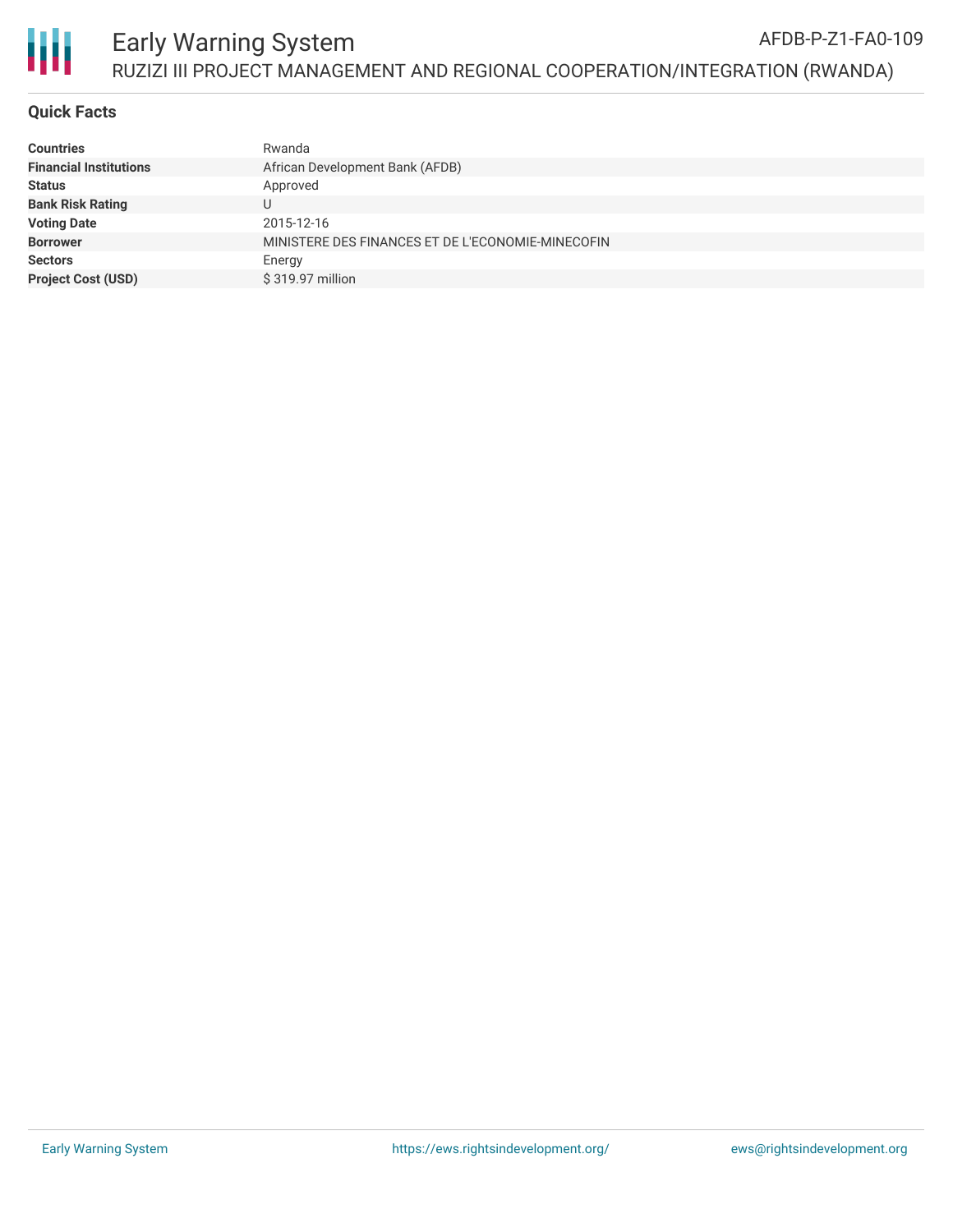

# **Project Description**

No project description provided at the time of disclosure.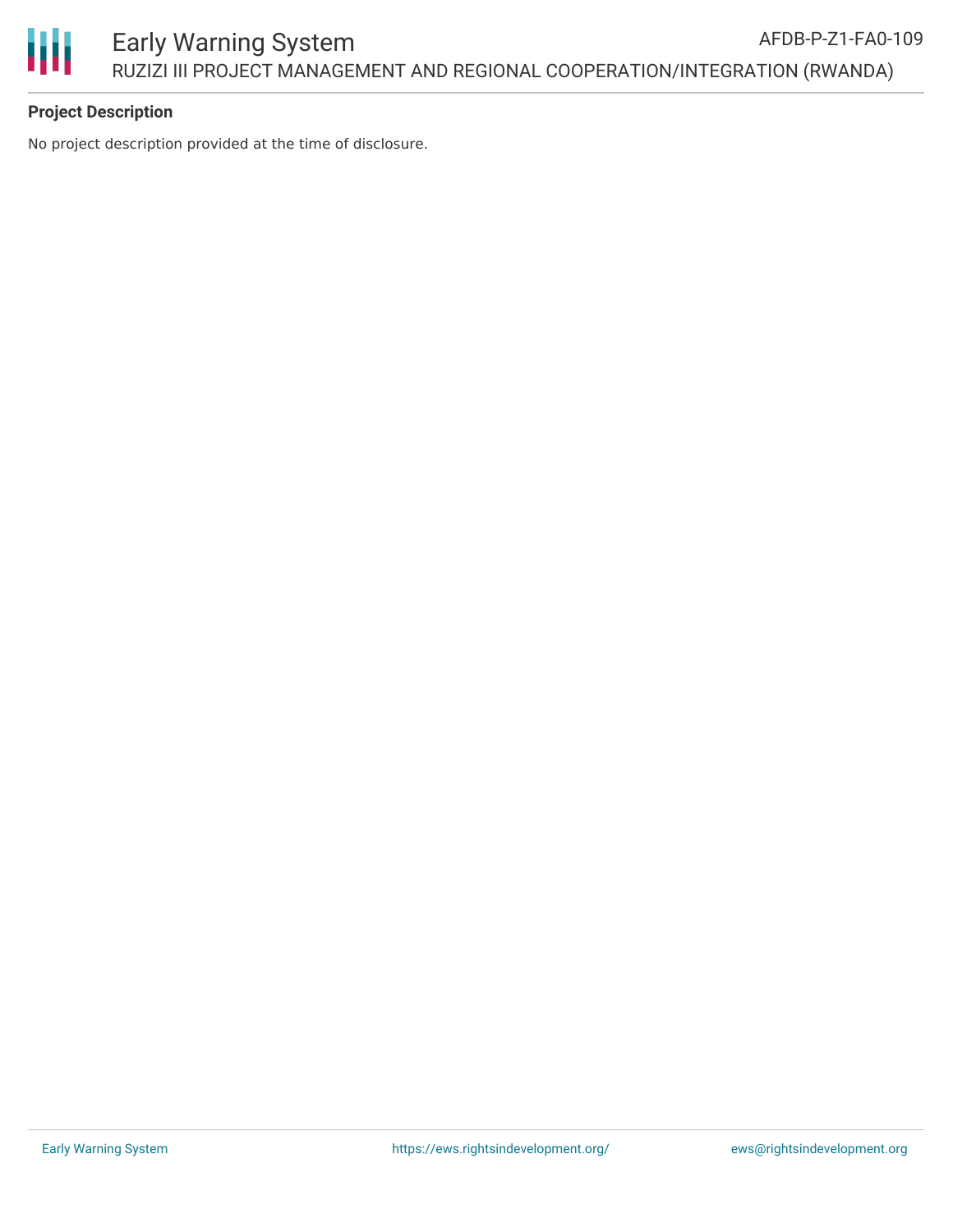

# **Investment Description**

African Development Bank (AFDB)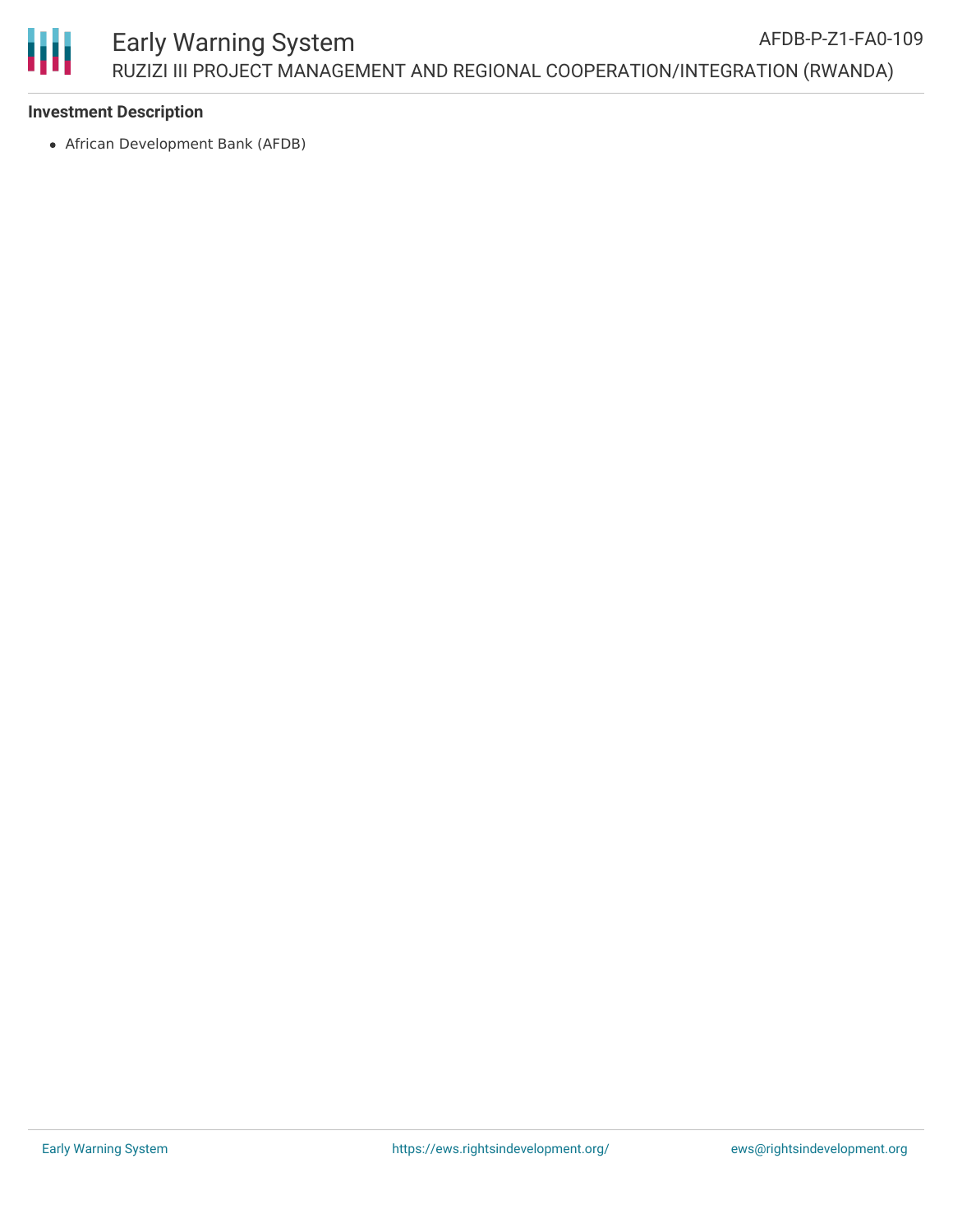

# **Contact Information**

RICHARD Humphrey Ndwiga - RDGE4

#### **ACCOUNTABILITY MECHANISM OF AfDB**

The Independent Review Mechanism (IRM), which is administered by the Compliance Review and Mediation Unit (CRMU), is the independent complaint mechanism and fact-finding body for people who have been or are likely to be adversely affected by an African Development Bank (AfDB)-financed project. If you submit a complaint to the IRM, it may assist you by either seeking to address your problems by facilitating a dispute resolution dialogue between you and those implementing the project and/or investigating whether the AfDB complied with its policies to prevent environmental and social harms. You can submit a complaint electronically by emailing crmuinfo@afdb.org, b.kargougou@afdb.org, b.fall@afdb.org, and/or s.toure@afdb.org. You can learn more about the IRM and how to file a complaint at https://www.afdb.org/en/independent-review-mechanism/.